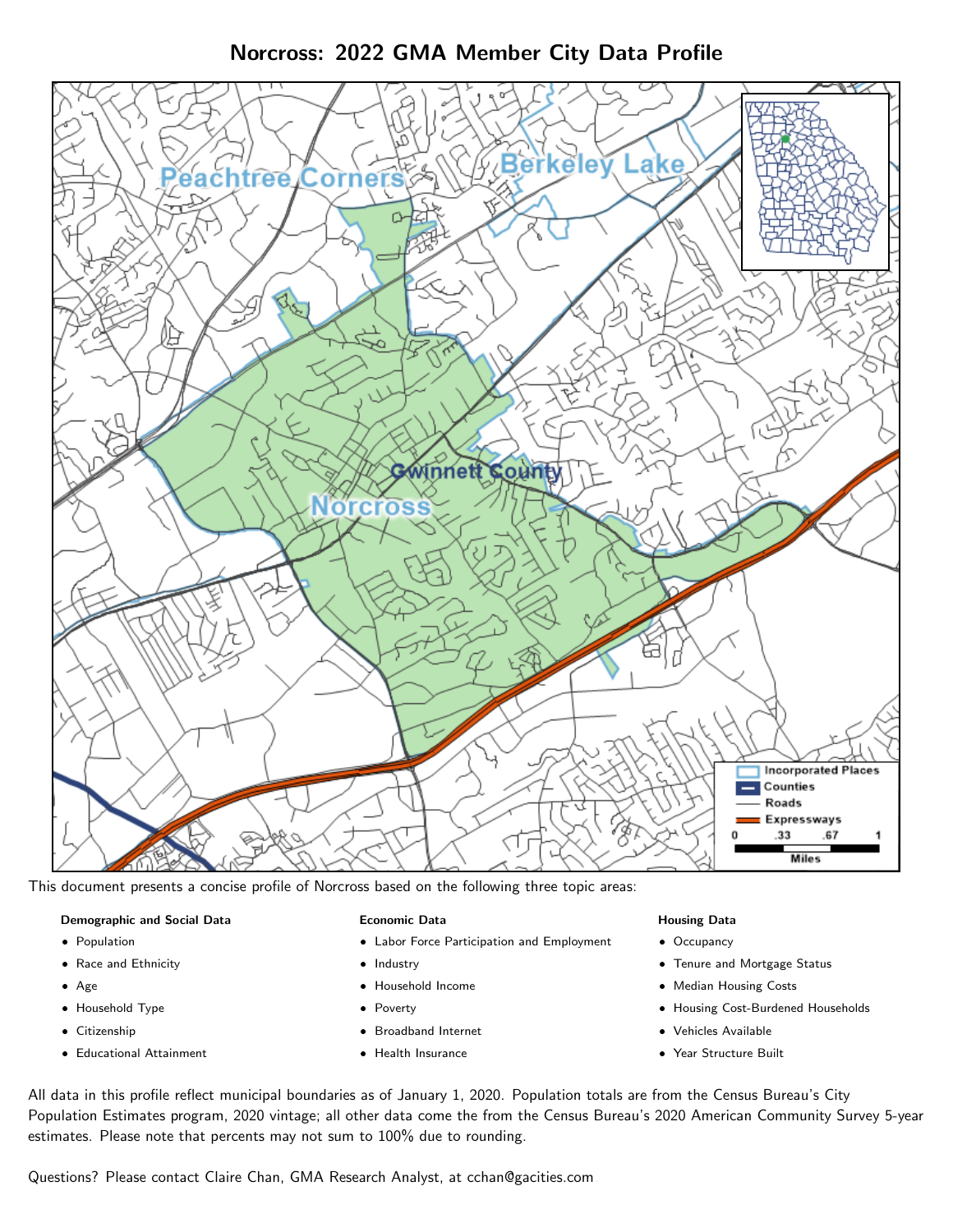# Norcross: Demographic and Social





**Citizenship** 



Source: American Community Survey, 2020 5-year estimates, table B05002 Source: American Community Survey, 2020 5-year estimates, table B15002

#### Race and Ethnicity



Source: U.S. Census Bureau, City Population Estimates, 2020 vintage Source: American Community Survey, 2020 5-year estimates, table B03002

## Household Type



Source: American Community Survey, 2020 5-year estimates, table B01001 Source: American Community Survey, 2020 5-year estimates, table B11001

### Educational Attainment



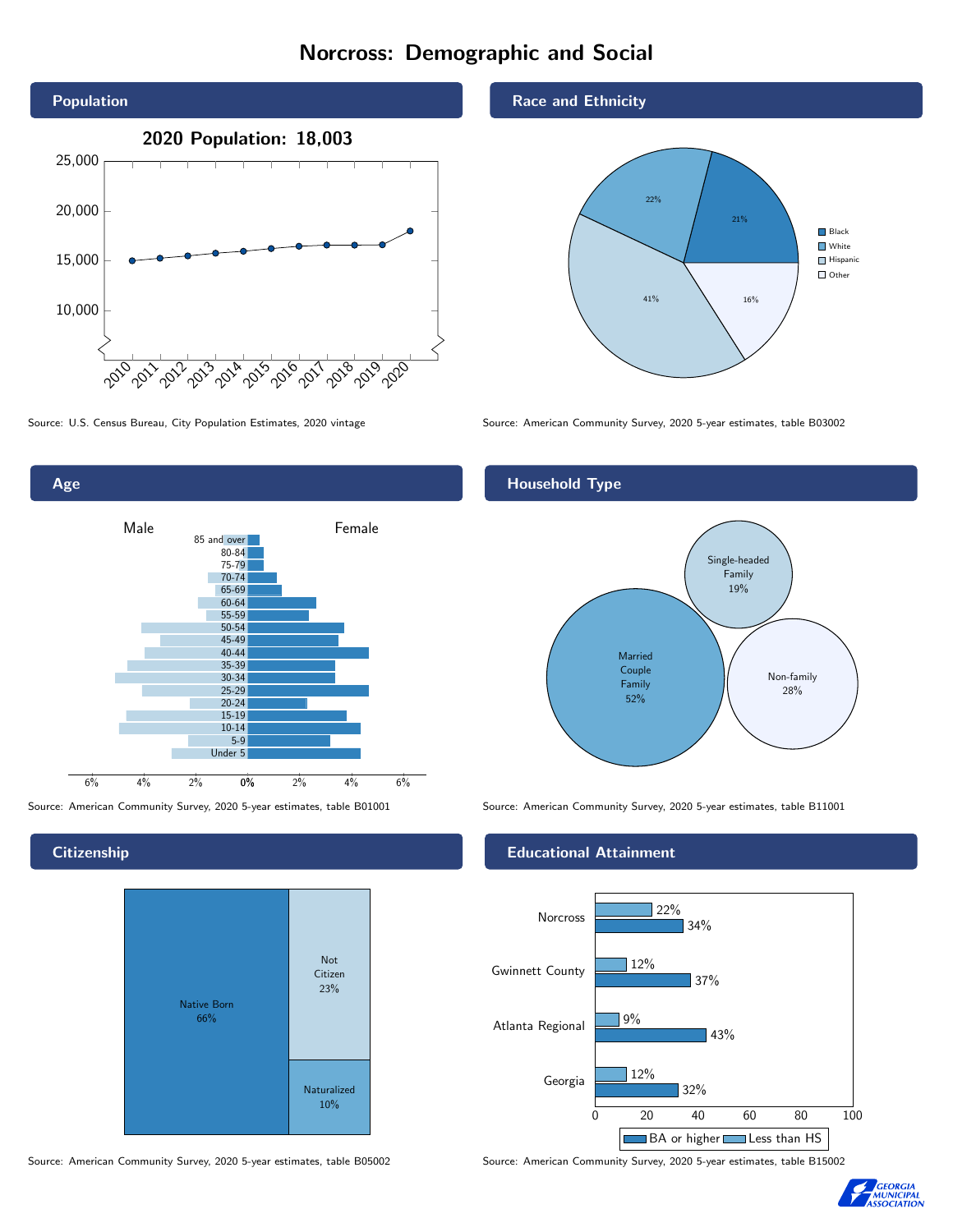# Norcross: Economic



Source: American Community Survey, 2020 5-year estimates, table B23001 Note: Unemployment rate is based upon the civilian labor force.



Source: American Community Survey, 2020 5-year estimates, tables B19013 and B19025 Source: American Community Survey, 2020 5-year estimates, table B17010



#### Industry

| Agriculture, forestry, fishing and hunting, and mining      | $0\%$ |
|-------------------------------------------------------------|-------|
| Construction                                                | 14%   |
| Manufacturing                                               | 9%    |
| <b>Wholesale Trade</b>                                      | 2%    |
| Retail Trade                                                | 9%    |
| Transportation and warehousing, and utilities               | 5%    |
| Information                                                 | 3%    |
| Finance and insurance, real estate, rental, leasing         | 6%    |
| Professional, scientific, mgt, administrative, waste mgt    | 17%   |
| Educational services, and health care and social assistance | 15%   |
| Arts, entertainment, recreation, accommodation, food        | 12%   |
| service                                                     |       |
| Other services, except public administration                | $4\%$ |
| Public administration                                       | 3%    |

Source: American Community Survey, 2020 5-year estimates, table C24030

### Poverty



## **Health Insurance**



Source: American Community Survey, 2020 5-year estimates, table B28002 Source: American Community Survey, 2020 5-year estimates, table B18135